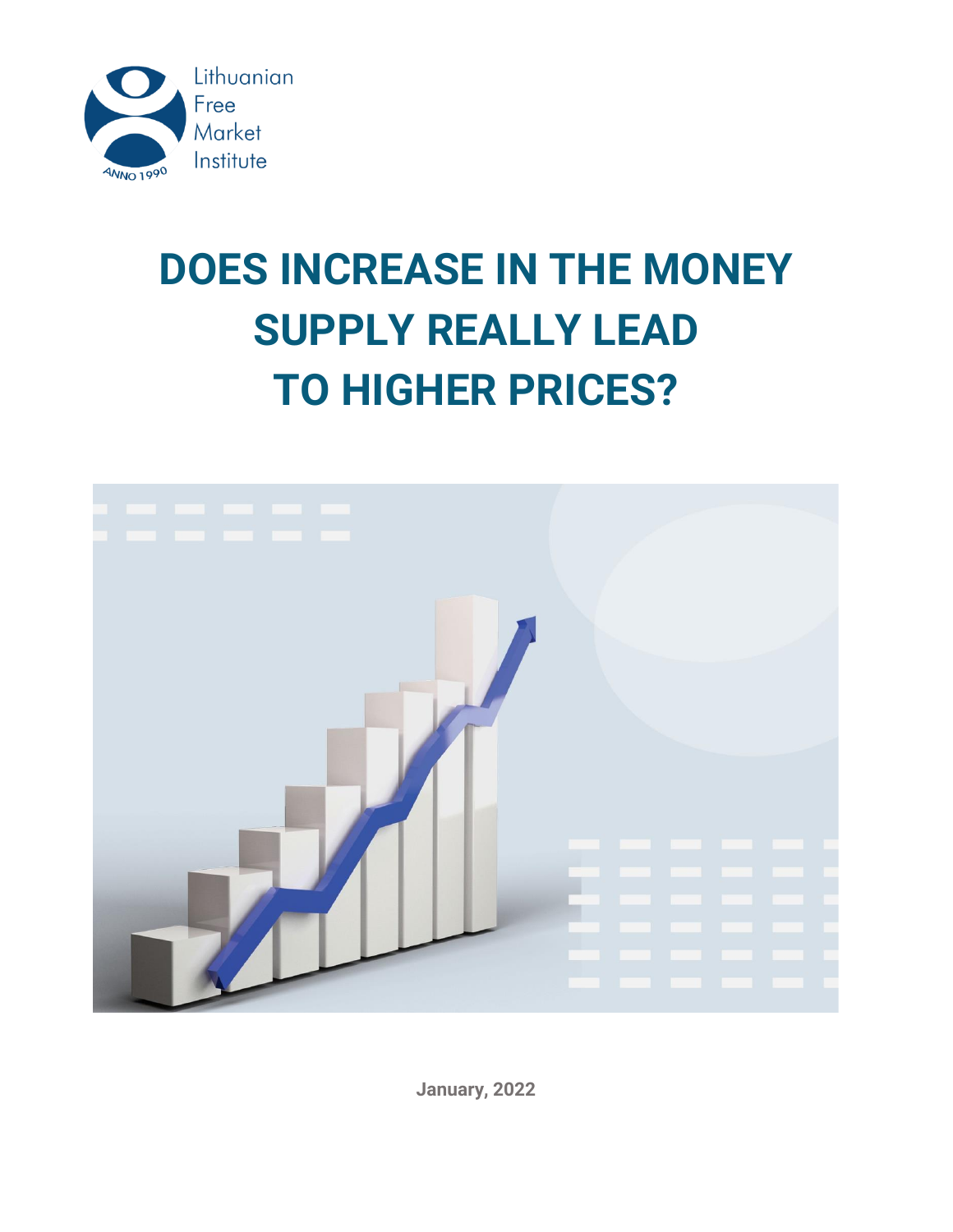*The authors of this study express special thanks for their valuable contributions to Adrian Nikolov of the Institute for Market Economics, dr. Juraj Karpiš of the Institute for Economic and Social Studies, and dr. Miranda Xafa, member of the academic board of the Center for Liberal Studies – Markos Dragoumis.*



*The paper is supported by the Friedrich Naumann Foundation for Freedom.* 

*The Friedrich Naumann Foundation for Freedom is not responsible for the content of this publication, or for any use that may be made of it. The views expressed herein are those of the authors alone. These views do not necessarily reflect those of the Friedrich Naumann Foundation for Freedom.*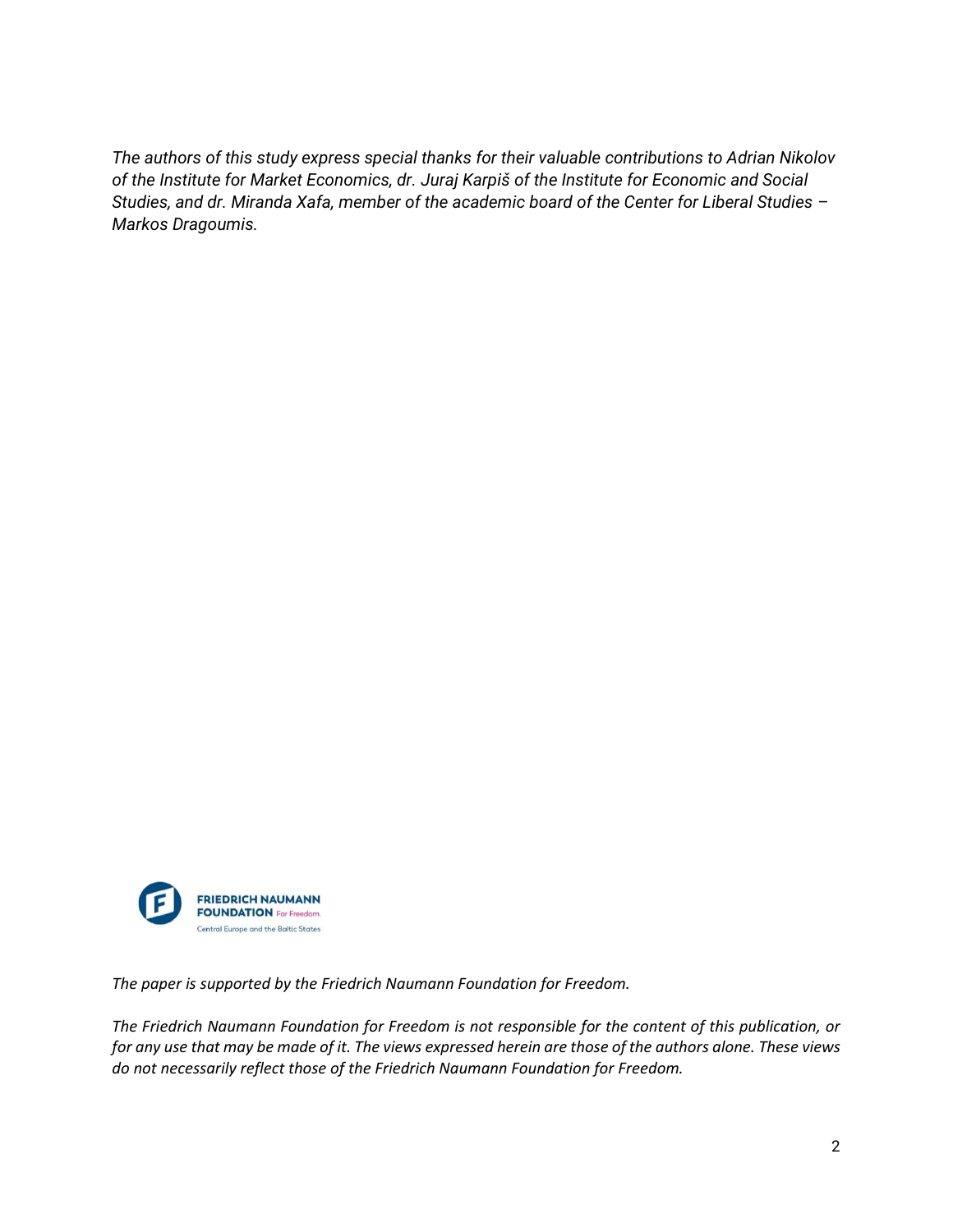### **TABLE OF CONTENTS**

|  |  | 2. Relation between money and prices according to the quantity theory of money 9 |  |  |  |
|--|--|----------------------------------------------------------------------------------|--|--|--|
|  |  |                                                                                  |  |  |  |
|  |  |                                                                                  |  |  |  |
|  |  |                                                                                  |  |  |  |
|  |  |                                                                                  |  |  |  |
|  |  |                                                                                  |  |  |  |
|  |  |                                                                                  |  |  |  |
|  |  |                                                                                  |  |  |  |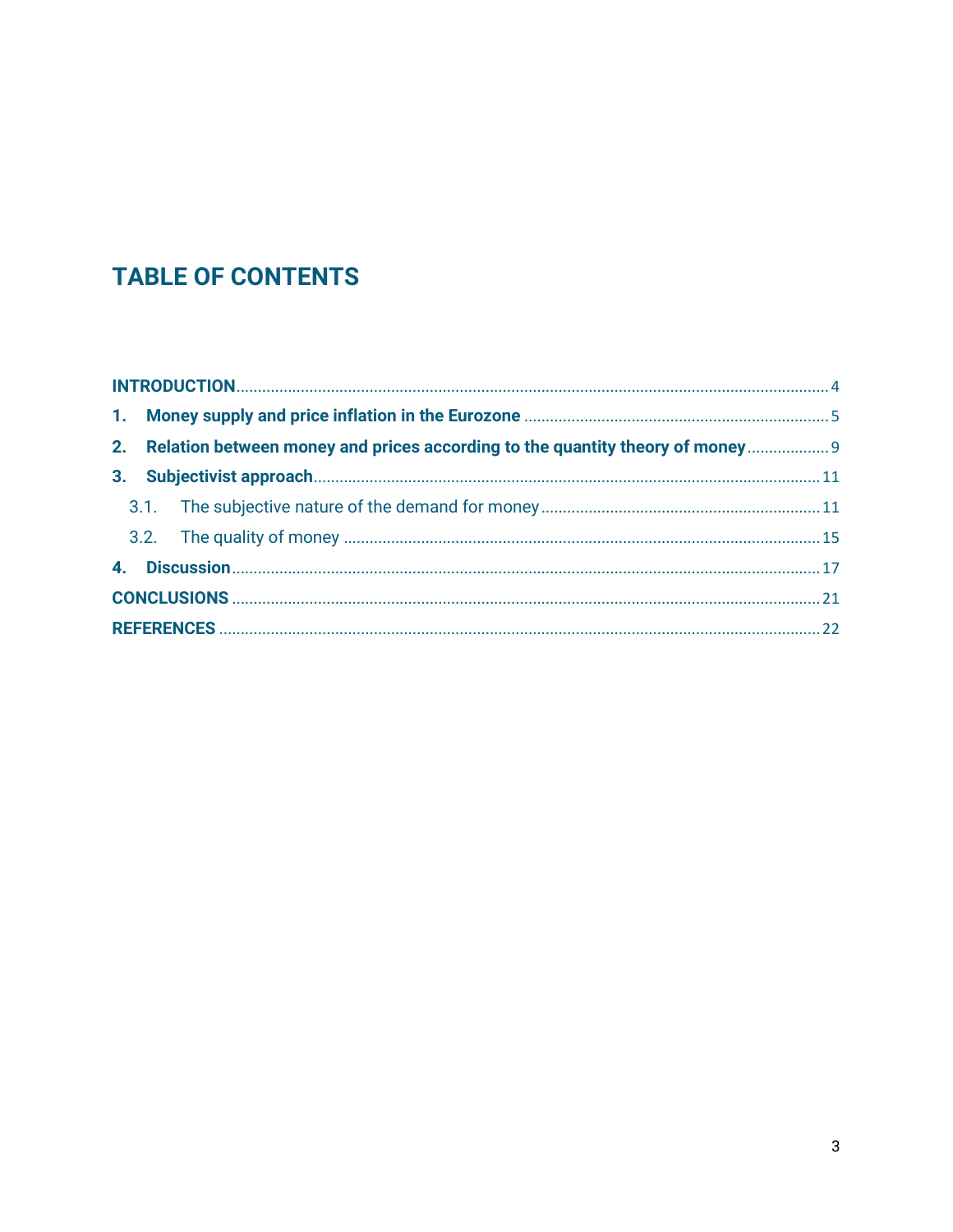## **INTRODUCTION**

<span id="page-3-0"></span>Current economic and political world is going through extraordinary times. The pandemic and the reaction to it has caused huge public deficits, extremely low interest rates, higher than usual growth in the supply of money, and faster increases in consumer and producer prices.

One of the debates which has intensified recently is to what extent is lax monetary policy causing the increase in the price inflation. Central banks all over the world, motivated by the aim to stimulate economy, have created vast amounts of new money. At first, the prominent central banks have been quite successful in convincing the public that the increased consumer price inflation – which has been significantly above the threshold of  $2\%$  – is transitory, and that it is mainly caused by the non-monetary reasons, e.g., problems in the supply chains. Now, when price inflation is accelerating, it becomes more difficult to deny that at least some of the changes in the price inflation are of monetary nature.

The empirical evidence of this matter is not clear. There are no strict empirical relationships between money supply and price inflation, especially in the short term. This raises important questions. To what extent monetary policy, in particular  $-$  the money supply, is responsible for the dynamics of prices in the economy? What is the negative side, if any, of low interest rates and higher pace of growth in the money supply? Is the possibility to finance huge public deficits through monetary policy a "free lunch"? Or are we all going to be eventually taxed by inflation? Current extraordinary circumstances in terms of monetary policy and price inflation is the time to revisit some of the basic economic relationships.

This paper will investigate the relationship between monetary policy and prices, or more specifically – the supply of money and consumer prices. At first, we will look at the empirical data on the money supply and consumer price inflation in the Eurozone. Then we will discuss two very different theoretical approaches to the analysis of the connection between money supply and prices. The first will be based on the quantity theory of money, and the second will be the subjectivist approach to the demand for money. The subjectivist approach, mostly developed by the Austrian school of economic thought, may suggest an explanation which supplements the quantity theory in reasoning about the connection between money supply and prices. Lastly, we will discuss the findings of the paper and will draw some conclusions.

\_\_\_\_\_\_\_\_\_\_\_\_\_\_\_\_\_\_\_\_\_\_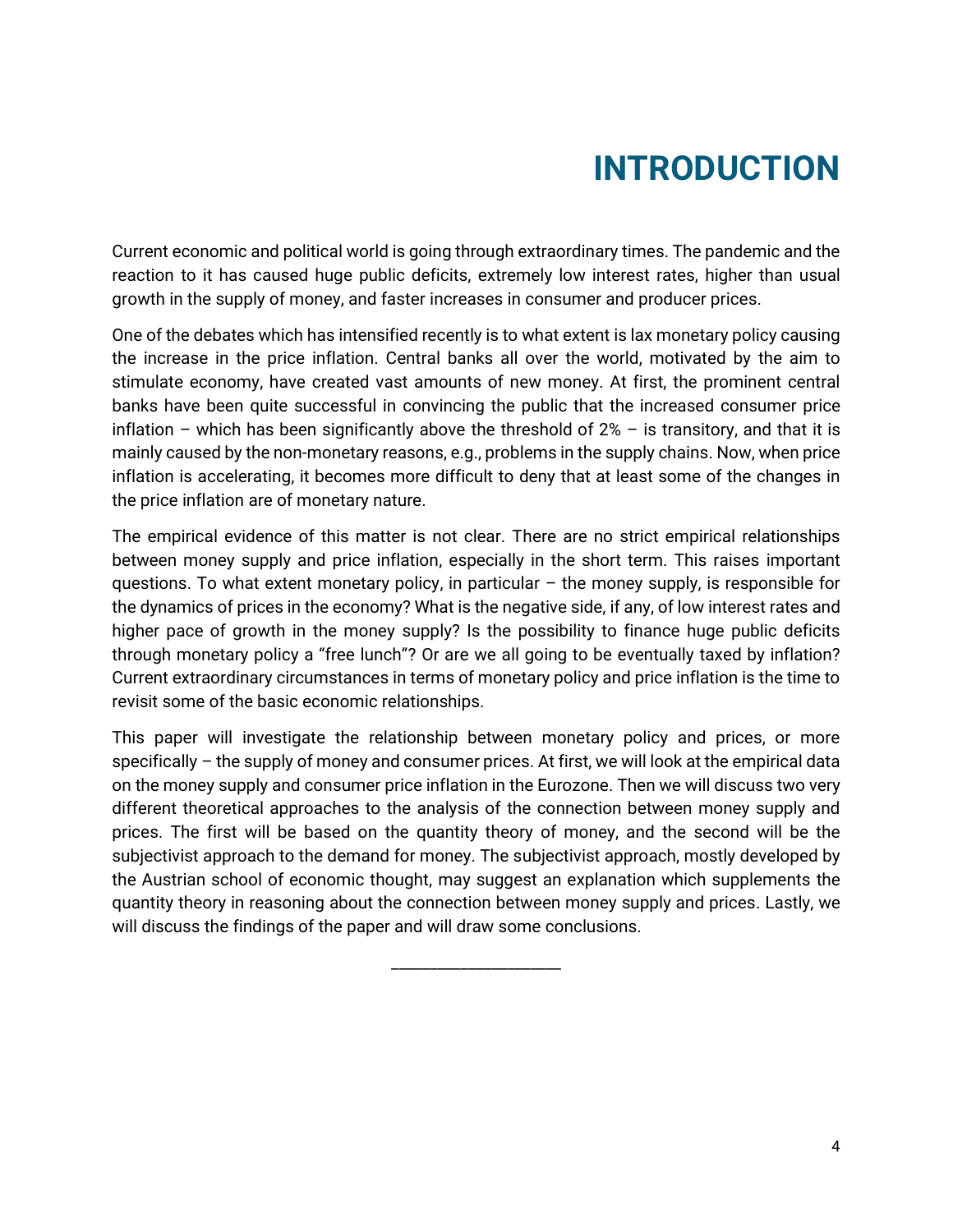### <span id="page-4-0"></span>**1.Money supply and price inflation in the Eurozone**

Price inflation in the Eurozone has reached the highest level since the introduction of the Euro. In November of 2021, consumer prices were higher by 4.7 compared to the November of 2020. Price inflation is significantly higher than the 2% - the target that is set by the European central bank to represent price stability.<sup>1</sup>





*Source: Eurostat*

Economic theory demonstrates that prices in the market can only change due to either shift in the supply or demand (or both). There have been plentiful discussions recently about the failures of the supply chains and the supply shortages due to covid and related reasons, which resulted in price increase for many goods. However, factors on the demand side are playing an important role as well.

Since the beginning of the pandemic, central banks all over the world have been executing exceedingly lax monetary policy, marked by interest rates at or close to zero and vast amounts of money and credit creation. Newly created money has been flowing from financial to the real markets of goods and services creating additional demand by governments, businesses and

<sup>1</sup> The ECB has defined price stability as a year-on-year increase in the Harmonised Index of Consumer Prices (HICP) for the euro area of below 2%. In the pursuit of price stability, the ECB aims at maintaining inflation rates below, but close to, 2% over the medium term. https://www.ecb.europa.eu/mopo/intro/html/index.en.html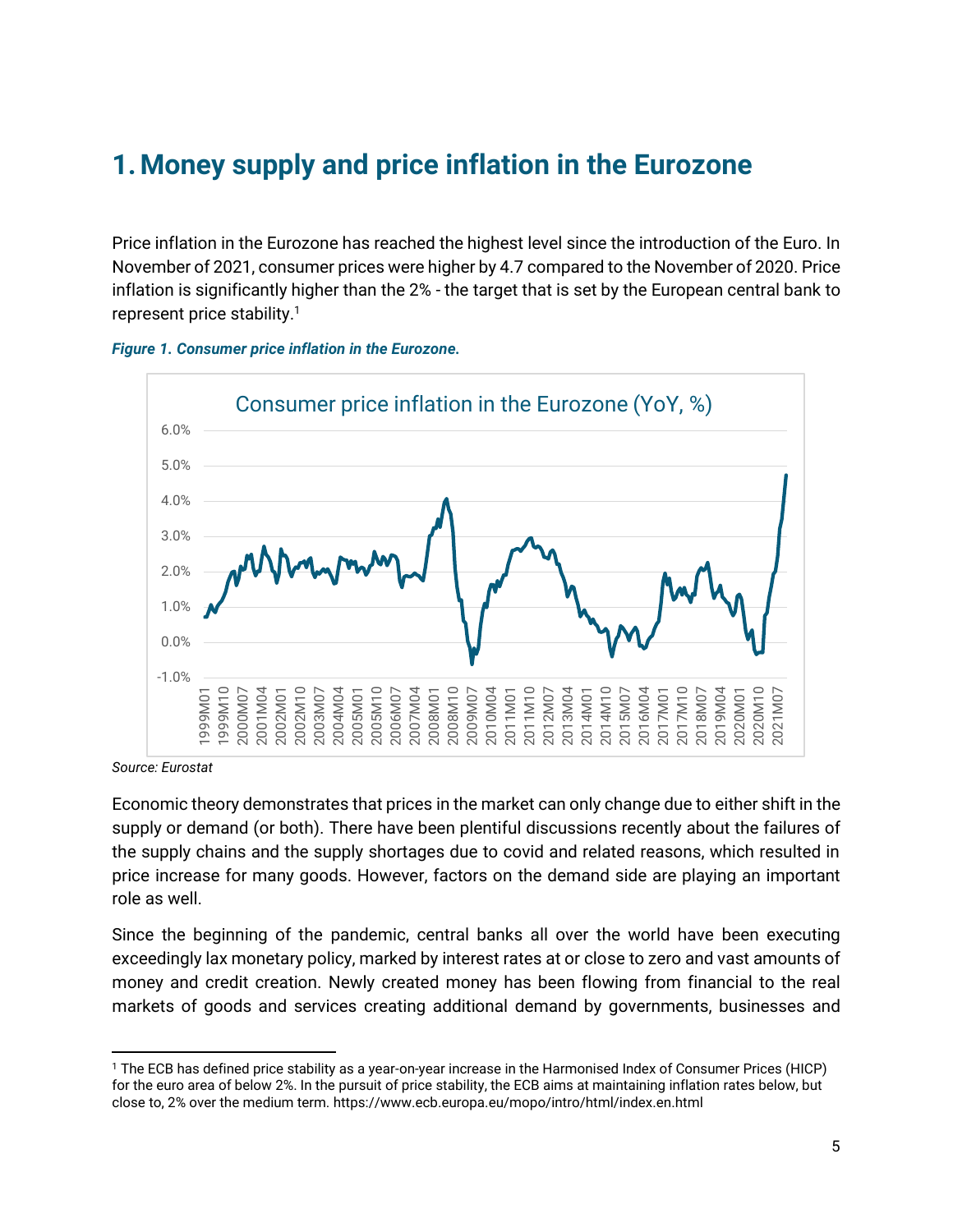households. Higher demand for goods and services, if not offset by the higher supply, inevitably translates into higher prices.

Over the last two years, the European central bank has increased the monetary base<sup>2</sup> by 94% (November 2021/November 2020). The monetary aggregate M1<sup>3</sup> has increased by 25% (October 2021/October 2020), M3<sup>4</sup> has increased by 18% (October 2021/October 2020). These are significant increases in different measures of the money supply during a relatively short period of time.

The relationship between money supply and prices is quite intuitive. If there is more money chasing goods and services produced in the economy, prices increase and value of money drops. However, an economist would say that prices in economy tend to grow slower than the increases in the supply of money. This is because the amount of goods and services produced in the economy and exchanged for money is growing too. If more money is chasing slightly higher amount of goods and services, then prices increase slightly less. Thus, growing economies absorb some of the inflation that the central banks produce. Some of it does not show up in prices or manifest itself in the erosion of money.

Over the last 20 years money supply in the eurozone grew between 200 and 400 percent depending on the measure of the money supply (Figure 2 below), whereas the economy in terms of real or price adjusted GDP only grew by 23 percent. Significantly faster pace of growth of money supply over the amount of goods and services created in the economy has led to the increase in the price level of 41%.

<sup>2</sup> Currency (banknotes and coins) in circulation plus the minimum reserves credit institutions are required to hold with the Eurosystem and any excess reserves they may voluntarily hold in the Eurosystem's deposit facility, all of which are liabilities on the Eurosystem's balance sheet.

<sup>&</sup>lt;sup>3</sup> A "narrow" monetary aggregate that comprises currency in circulation and overnight deposits.

<sup>4</sup> A "broad" monetary aggregate that comprises M1 plus deposits with an agreed maturity of up to two years and deposits redeemable at notice of up to three months, plus repurchase agreements, money market fund shares and units as well as debt securities with a maturity of up to two years.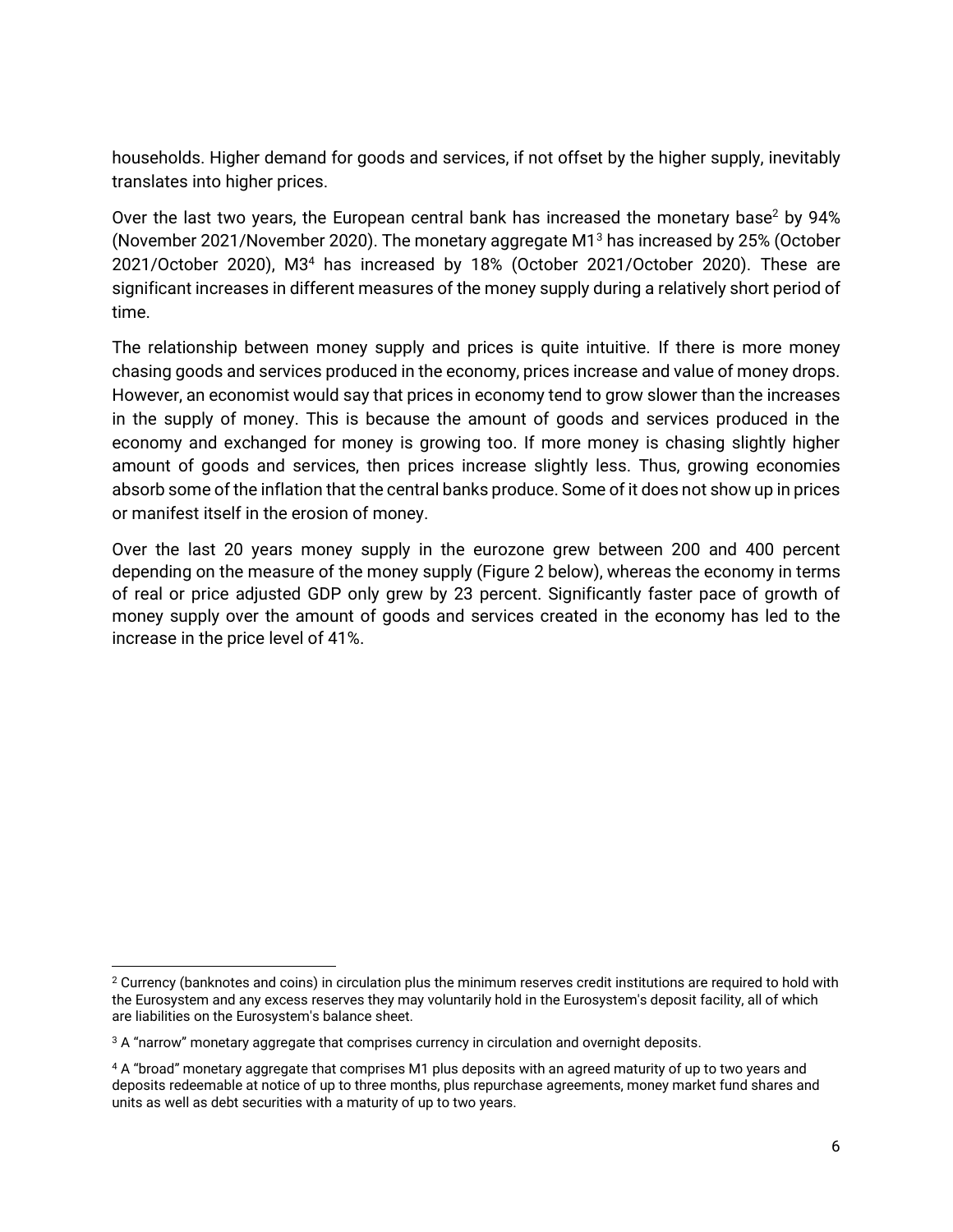

#### *Figure 2. Growth in GDP, money supply and price level in the Eurozone.*

Thus, by looking at the long-term relationship between the money supply and price inflation in the Eurozone several observations can be drawn.

First, price inflation, measured by the consumer prices, is significantly lower than the growth in the money supply, measured in different definitions  $-$  monetary base, monetary aggregate M1 and monetary aggregate M3. [Table 1](#page-6-0) below shows that the average yearly growth rate of monetary base, M1 and M3 is respectively 14%, 9% and 6%. Average growth in consumer prices in this period is significantly lower – only 1.6%. This suggests that changes in the money supply do not translate into the proportional changes in the consumer prices.

<span id="page-6-0"></span>*Table 1. Yearly average changes in the money supply and consumer prices in the Eurozone (1998-2021). Source: ECB, own calculations*

|                                                      | <b>Monetary</b><br>base | M1   | M <sub>3</sub> | <b>HICP</b> |
|------------------------------------------------------|-------------------------|------|----------------|-------------|
| Average growth                                       | 14%                     | 9%   | 6%             | 1,6%        |
| Average growth of HICP when money expansion is below | 1.8%                    | 1.9% | 2.6%           |             |
| average                                              |                         |      |                |             |
| Average growth of HICP when money expansion is above | 1.4%                    | 1.3% | 1.4%           |             |
| average                                              |                         |      |                |             |

Second, there is no clear relationship between the changes in the money supply and consumer prices over time. This means that the faster growth in the money supply does not automatically translate into faster growth of prices. There is no clear connection between the monetary base

*Source: Eurostat, ECB, own calculations*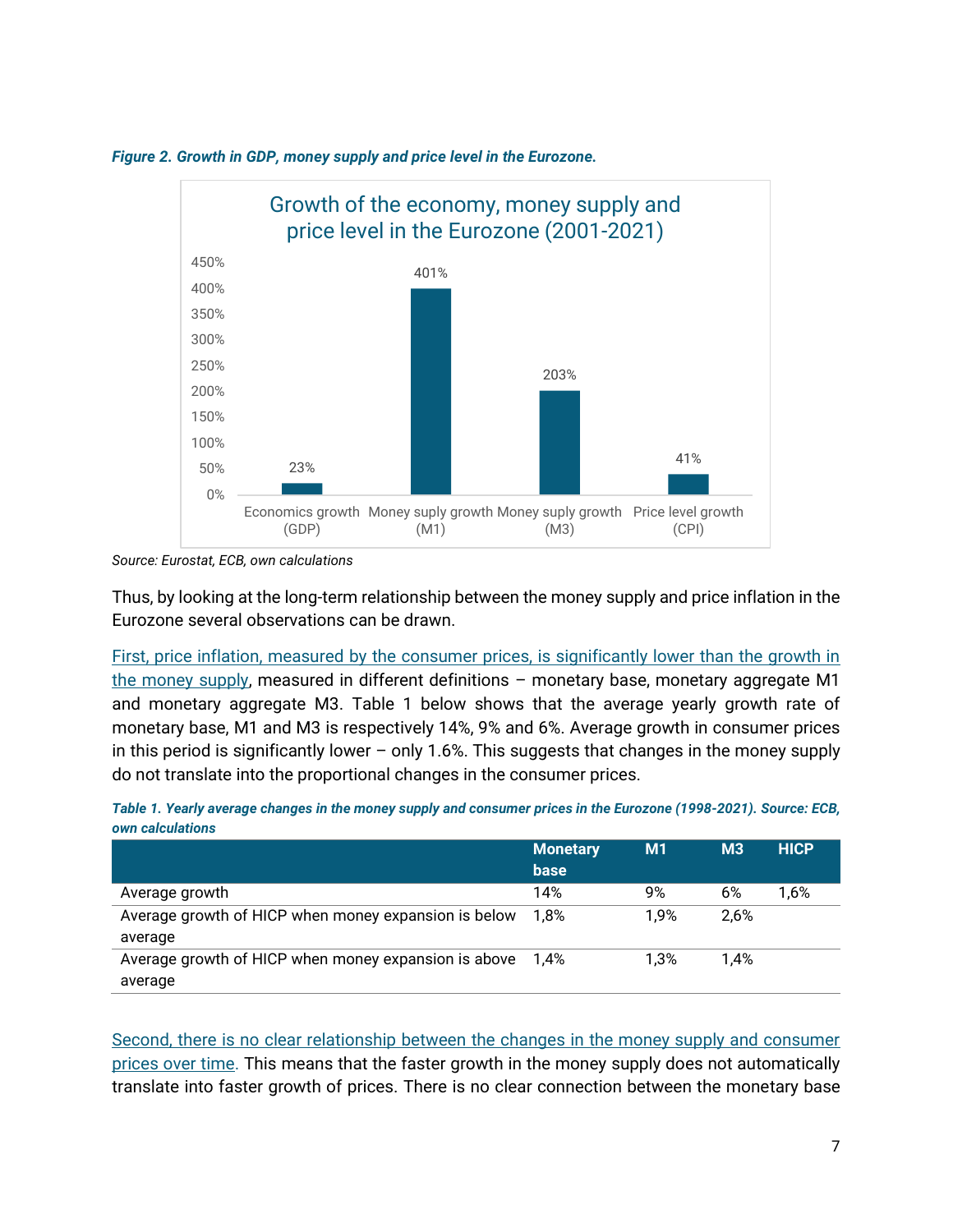and consumer prices (see [Figure 3](#page-7-0) below). [Figure 4](#page-7-1) suggests that there might be a weak and negative relationship between the monetary aggregate M1 and consumer prices, which is counterintuitive. [Figure 5](#page-8-1) indicates that there might be a weak positive relationship between the monetary aggregate M3 and consumer prices.

Another important empirical point we can draw is that during periods when growth in the money supply is above average, consumer prices do not increase faster than during the periods of below the average growth in the money supply (see [Table 1\)](#page-6-0).



<span id="page-7-0"></span>*Figure 3. Yearly changes in the monetary base and consumer prices. Source: ECB*

<span id="page-7-1"></span>*Figure 4. Yearly changes in the monetary aggregate M1 and consumer prices. Source: ECB*

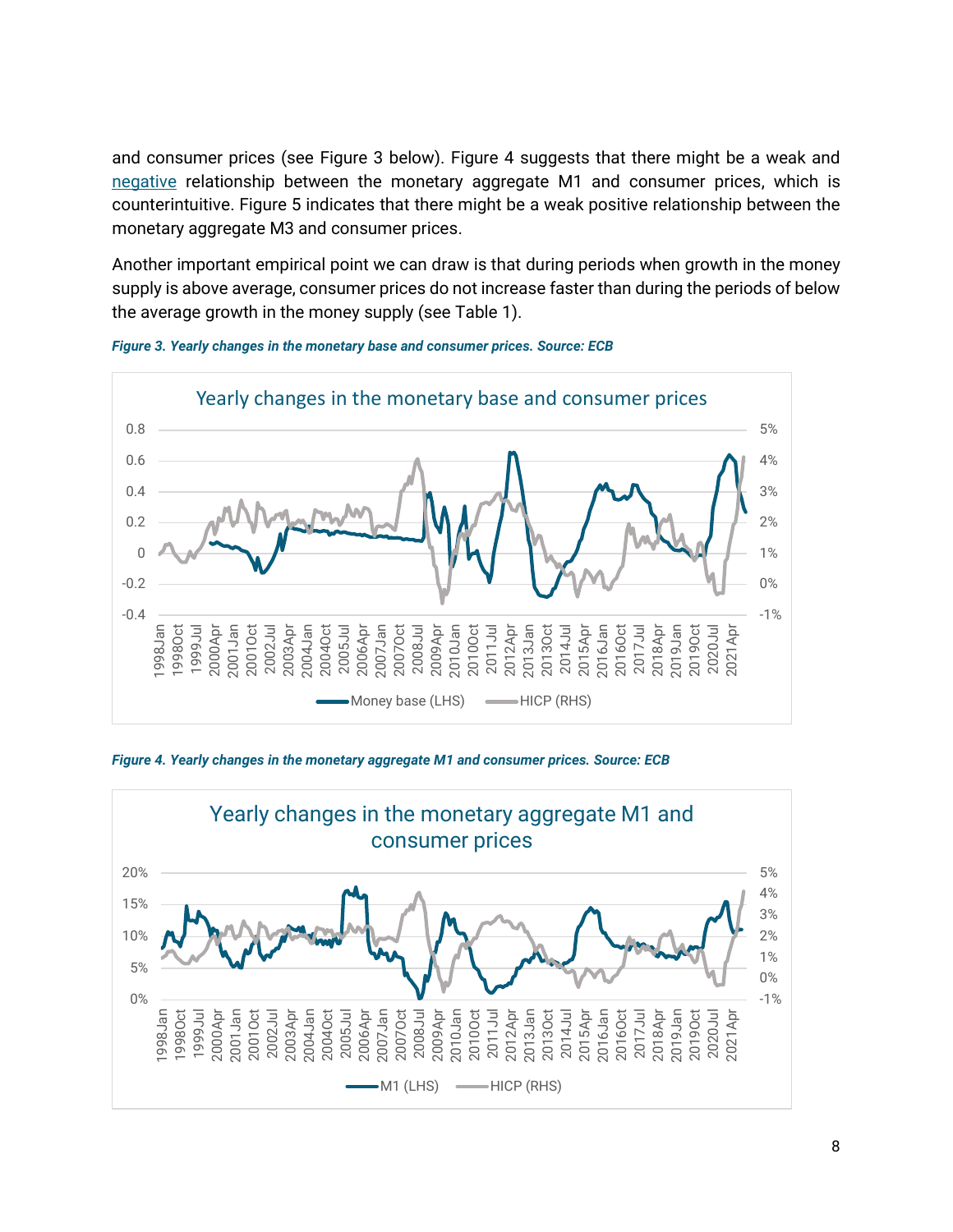

<span id="page-8-1"></span>*Figure 5. Yearly changes in the monetary aggregate M3 and consumer prices. Source: ECB*

This short empirical investigation presents us with a conundrum. What is the nature of the relationship between prices and money supply (and monetary policy)? If it is true that in the long term the growth in the money supply causes prices to go up, how does this relationship work in the medium and short term? How do we explain the lack of empirical relationship between prices and money supply in the short term? Should central banks be wary of increasing the money supply too quickly, or are prices completely detached from the monetary policy?

In what follows we will aim to answer these questions by going through different theoretical approaches that analyze the relationship between prices and money supply. In the end, we will draw some conclusions.

## <span id="page-8-0"></span>**2.Relation between money and prices according to the quantity theory of money**

Modern monetary economics relies on the quantity theory of exchange in explaining purchasing power of money. Quantity theory is known from the classic elaborations by David Hume and David Ricardo. They attempted to explain the relationship between prices and the quantity of money based on the laws of supply and demand. Later the quantitative theory of money was more explicitly formulated by Fisher (1911) and restated by Friedman (1956).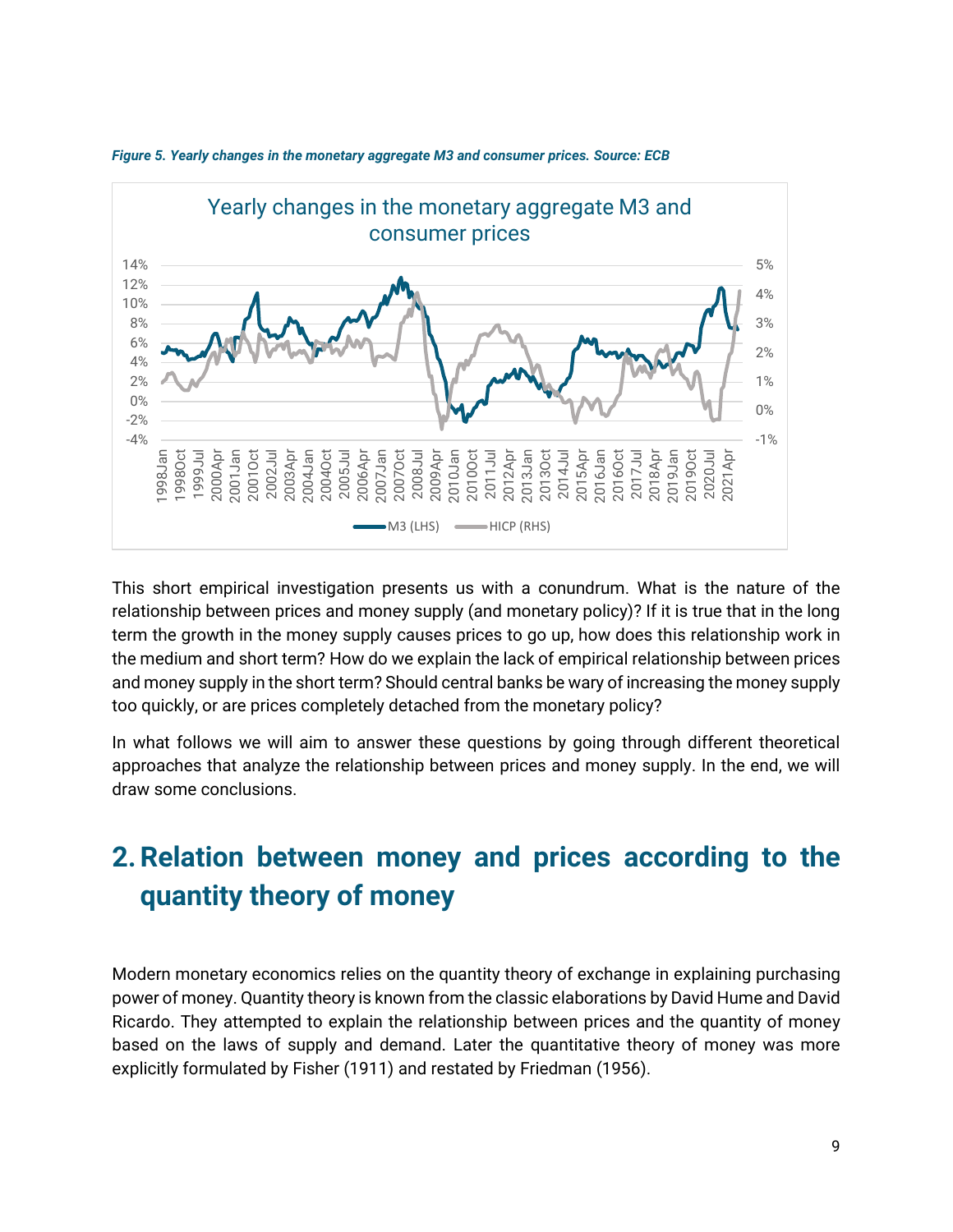Quantity theory of money is usually expressed with the famous Fisherian equation of exchange, *MV* = *PY*, where *M* is the quantity of money, *V* is money velocity (rate of circulation), *Y* is real output and *P* is the price level of this output.

In principle, the equation explains the relationship between the supply of money and the prices of goods and services in the following way: if we assume that *V* and *Y* (velocity of money and output) are constant, then an increase in *M* (money supply) necessarily leads to an increase in *P* (price level). In this quite simple and intuitive way, the equation offers an explanation of the relationship between the monetary side and the real side of the economy. The theory suggests that an increase in the quantity of money necessarily leads to an increase in prices, *ceteris paribus,* i.e., if other parts of the equation (e.g. the velocity of money) are held constant.

Friedman has famously expressed the quantity theory of money in its famous saying that "inflation is always and everywhere a monetary phenomenon." In the long run the price level will tend to be proportional to the supply of money, increases in the supply of money eventually turn to price inflation.

Granted the apparent simplicity and intuitiveness of the quantity theory of money it has an important problem connected to it.

The velocity of money is not a very clear and well-defined concept. In contrast to other variables of the equation, there is no way to independently arrive at V. In practice, velocity of money is calculated using other terms of the formula: PY/M. But then velocity of money simply becomes a factor which necessarily makes the equation M=P\*T empirically correct. Which suggests that the equation of exchange is simply an identity, an economic truism. It just says that the sum of money expenditures in a given period has to equal the sum of money incomes for that same period. And while this is necessarily true by definition (in any transaction the buyer's expenditure is necessarily equal to the seller's income), it has no real explanatory power on the relationship between supply of money and prices.

This problem makes the approach of quantity theory of money only partially useful in explaining the relationship between the supply of money and prices. It gives a rather simple and intuitive explanation that given the fixed velocity of money and fixed real output, higher supply of money must translate into higher prices. This explanation is useful for the analysis in principle or over the long periods of time. However, it does not extend itself to the analysis of the money and prices in the short run, or when the velocity of money and other factors in the economy change significantly. Since the equation of exchange assumes any velocity which would equilibrate the equation, it does not give a satisfactory explanation of what are reasons in the changes of money velocity. This means that in the short run increases in the supply of money lead to different changes depending on the velocity of money, which cannot be defined or observed independently and is simply derived from the other variables in the equation of exchange.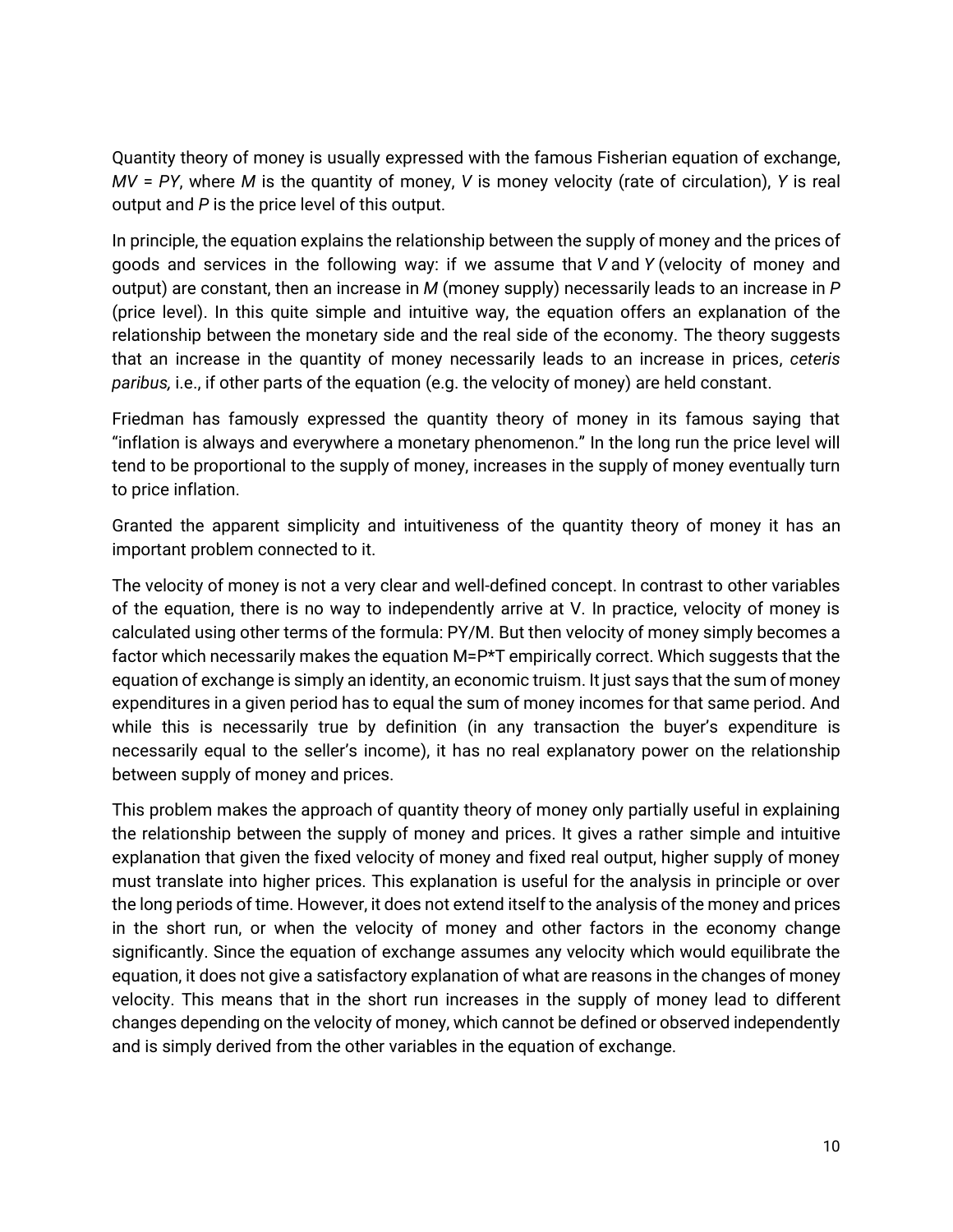

<span id="page-10-2"></span>*Figure 6. Money velocity in the Eurozone. Source: ECB, own calculations*

The velocity of money in the Eurozone has been decreasing since the introduction of Euro (see [Figure 6](#page-10-2) above) above. Increases in the supply of money over time have had lesser impact on prices (if V in the equality *MV* = *PY* is decreasing, then increases in M will lead to lesser increase in P). However, this analysis does not give a satisfactory explanation of why this is the case? What are the underlying causes of the changes in the velocity of money?

Moreover, if we look at the empirical relationship between money supply (M3) and consumer prices (se[e Figure 5](#page-8-1) above), it is not so clear that the nature of this relationship has really changed. For example, in 2021, the growth in the money supply has reached similar levels to those observed in 2007-2008 and it suggests that the current growth in prices will outpace the one experienced in 2007-2008. This suggests that there are more variables involved in the link between money and prices than it is suggested by the equation of exchange.

## <span id="page-10-0"></span>**3.Subjectivist approach**

#### <span id="page-10-1"></span>3.1.The subjective nature of the demand for money

In the traditional framework based on the quantity theory of money, the supply of money is essentially the key element through which central banks conduct monetary policy. Monetary policy–induced changes in the supply of money are part of the transmission mechanism of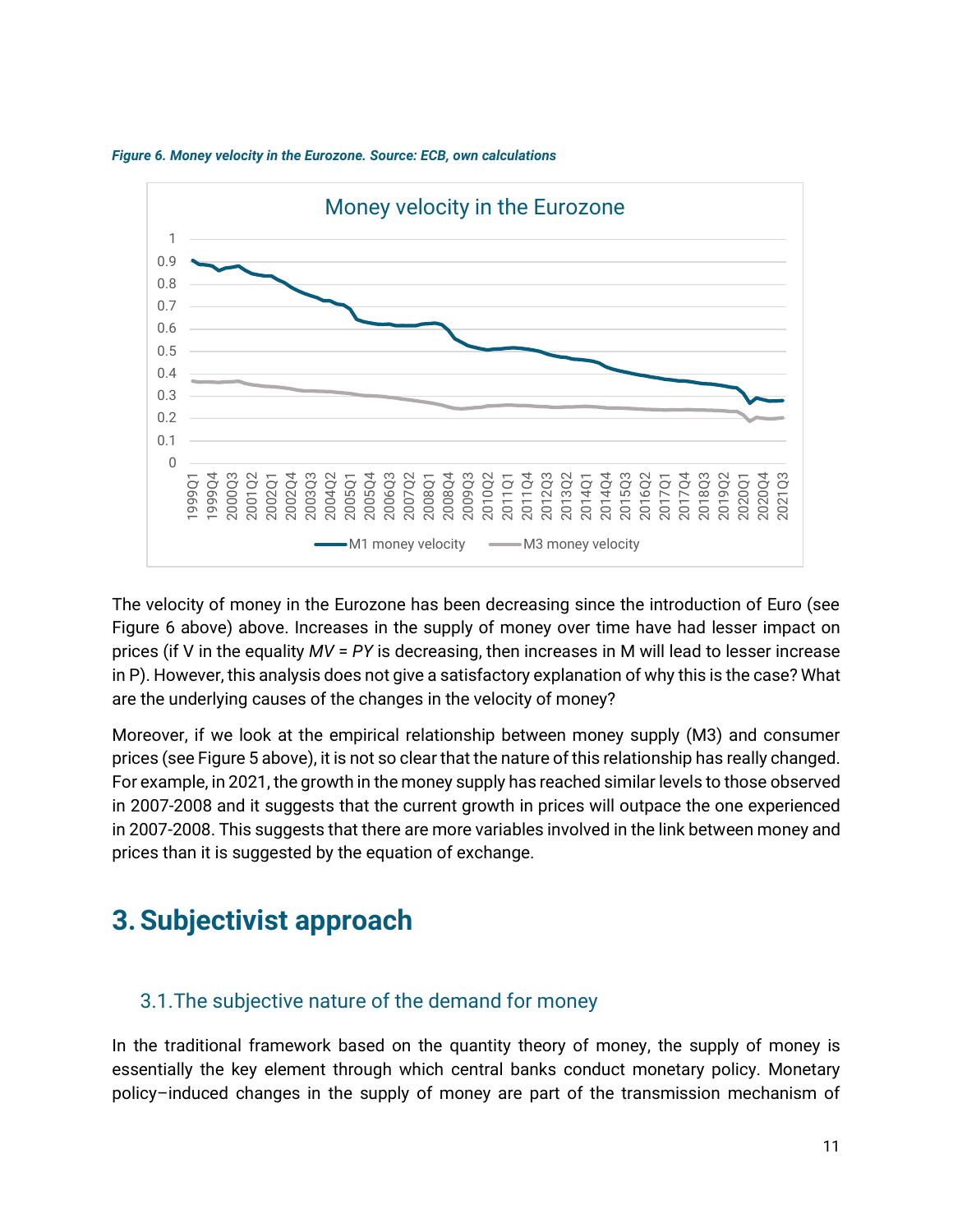monetary policy. Money supply is the factor which, in the long term, determines the price level in the economy.

This theory focuses on the supply of money, and it does not explicitly suggest a role for the subjective factors, which determine the demand for money. "*While such an analysis is not obviously incorrect, the attention the equation affords to past quantities, both of money and nominal transactions, obscures the real problem at hand regarding the value of and demand for the monetary uni*t." (Bagus & Howden, 2016, p. 110). This theory tends to overlook the subjectivist nature of the demand for money.

How is demand for money related to the relationship between the money supply and prices in the economy?

We can think of the demand for money as the total amount of money that people in the economy are willing to hold in their money balances at any point in time. The excess money that market participants are not willing to hold is then spent on goods or services. Thus, demand for money, or the amount of cash and other types of money that people choose to hold, determine the amount of money that people spend on non-monetary goods and services, and thus it influences the prices of these goods and services. If the amount of money that people want to hold decreases (lower demand for money), people will choose to spend their excess cash reserves on goods and services, this will increase the demand of these goods and services and their prices. So, what does the demand for money depend on?

Some economists, predominantly those in the Austrian school of economic thought, clearly identify that the demand and value of money is subjective and it stems from its ability to fulfil its functions in the market (medium of exchange, store of value, unit of account). Money as a good must have certain characteristics to be properly used as money. Classically, these are divisibility, fungibility (or universal want), durability, stability of value etc. In today's conditions of increased price inflation Euro is clearly still a medium of exchange and a unit of account. However, its function as a store of value is increasingly inhibited.

Mises in the *Theory of Money and Credit* and *Human Action* explained how prices and value of money can be explained using the same principles used to explain the prices and value of other goods in the economy. The price of money is its purchasing power and it emerges in the market as a *result* of the demand for and the supply of money (the so-called money relation). It is clear that according to Mises the demand for money is subjective. Catallactics can tell us about the advantages of holding money and factors which may influence the demand for money. But it can never be reduced to a specific function.

*The various actors make up their minds about what they believe the adequate height of their cash holding should be. They carry out their resolution by renouncing the purchase of commodities, securities, and interest-bearing claims, and by selling such assets or conversely by increasing their purchases. With money, things are not different from what they are with regard to all other goods and services. The demand for money is*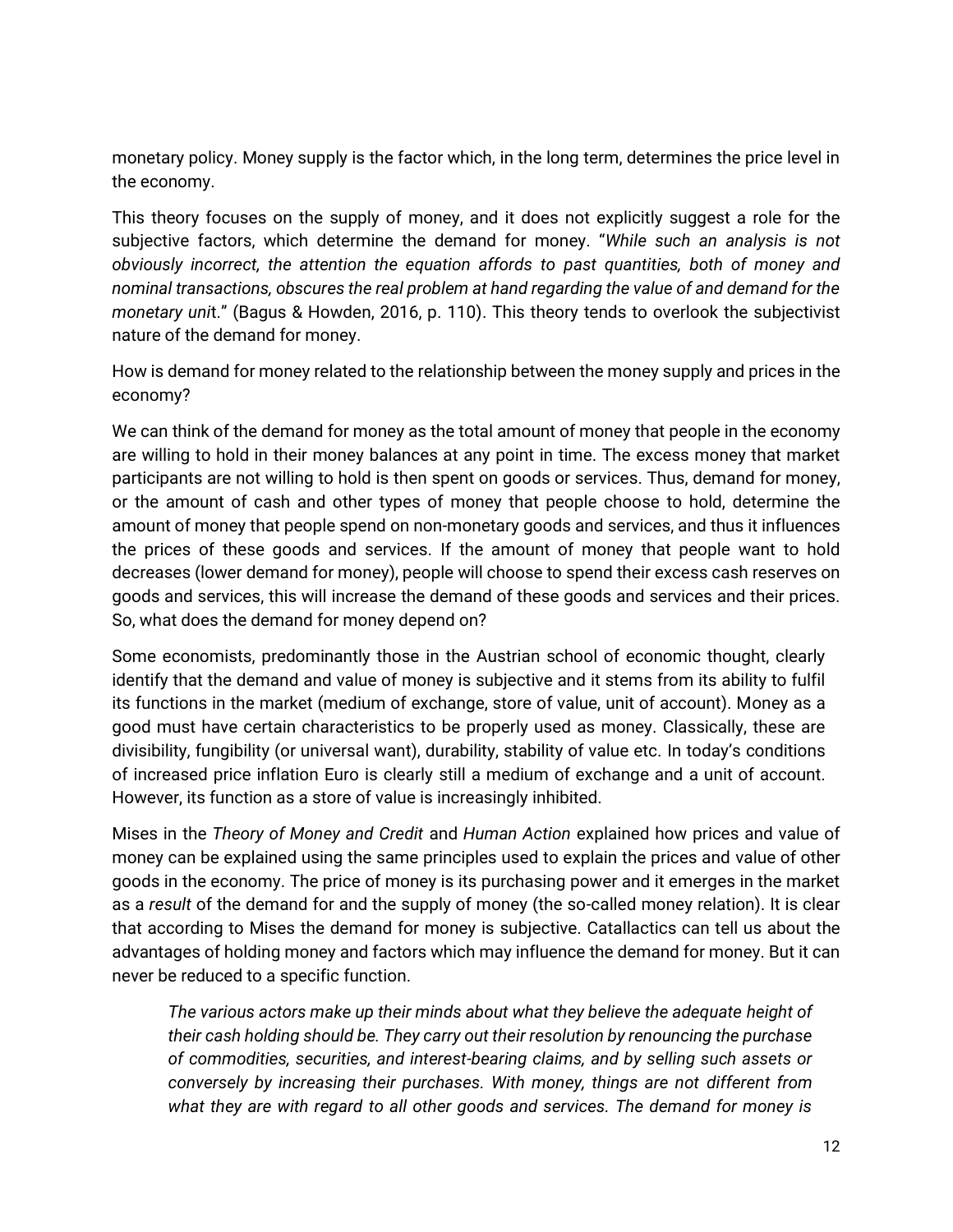*determined by the conduct of people intent upon acquiring it for their cash holding. (Mises, 1949/1998, p. 401)*

The subjective demand for money is closely linked to the recognition that money is a good. Like any other good, money is demanded by the market participants for its valuable services. Hutt (1956) explains that money should not be considered unproductive or barren, as was claimed by many influential authors (e.g. Aristotle, Locke), who influenced modern thinkers. Keynes claimed, that by choosing to hold money for convenience and security market participants are foregoing the interest that could be earned by holding other assets which bring nothing "*in the shape of output"* (Keynes, 1936, p. 226). However, according to Hutt, money is productive in exactly the same sense as other goods in the economy. Money assets held provide valuable services, and thus they derive their value from their power to render these services. The amount of money, which market participants decide to hold, is determined by the marginal utility of its services.

The services that the owner receives from holding money are related to the uncertainty in the market economy. Rothbard (1962/2009) recognizes that the demand for money emerges from the uncertainty that economic agents face, "*Its [monies] uses are based precisely on the fact that the individual is not certain on what he will spend his money or of the precise time that he will spend it in the future*." (p. 767) Although these uses are objective in the sense that every economic agent faces uncertainty, the demand of money is still subjective:

*Economists have attempted mechanically to reduce the demand for money to various sources. There is no such mechanical determination, however. Each individual decides for himself by his own standards his whole demand for cash balances, and we can only trace various influences which different catallactic events may have had on demand. (Rothbard, 1962/2009, p. 768)*

Horwitz (1990) applies subjectivist principles to the demand for money as well and criticizes "*neoclassical and Keynesian models that portray the only opportunity cost of money held as interest-bearing securities*" as over-simplified. His approach claims that the choice to hold money depends on the utility of the most valuable alternative forgone:

*When an actor is facing a decision to hold wealth in the form of money, she is deciding between a number of prospective utility streams. We can broadly categorize those streams as the utility from non-financial assets and the utility from both the availability and interest returns from non-money financial assets. (Horwitz, 1990, p. 465)*

For example, people today have many choices about the form in which to keep their surplus earnings, or savings. When price inflation in the Eurozone is increasing and the speed at which money loses its purchasing power increases, the relative utility stemming from holding savings in other non-monetary forms (e.g. real estate, precious metals, financial assets) – increases. This is especially true if there are additional sources of value in holding these assets (e.g. security, privacy, increases in value over time).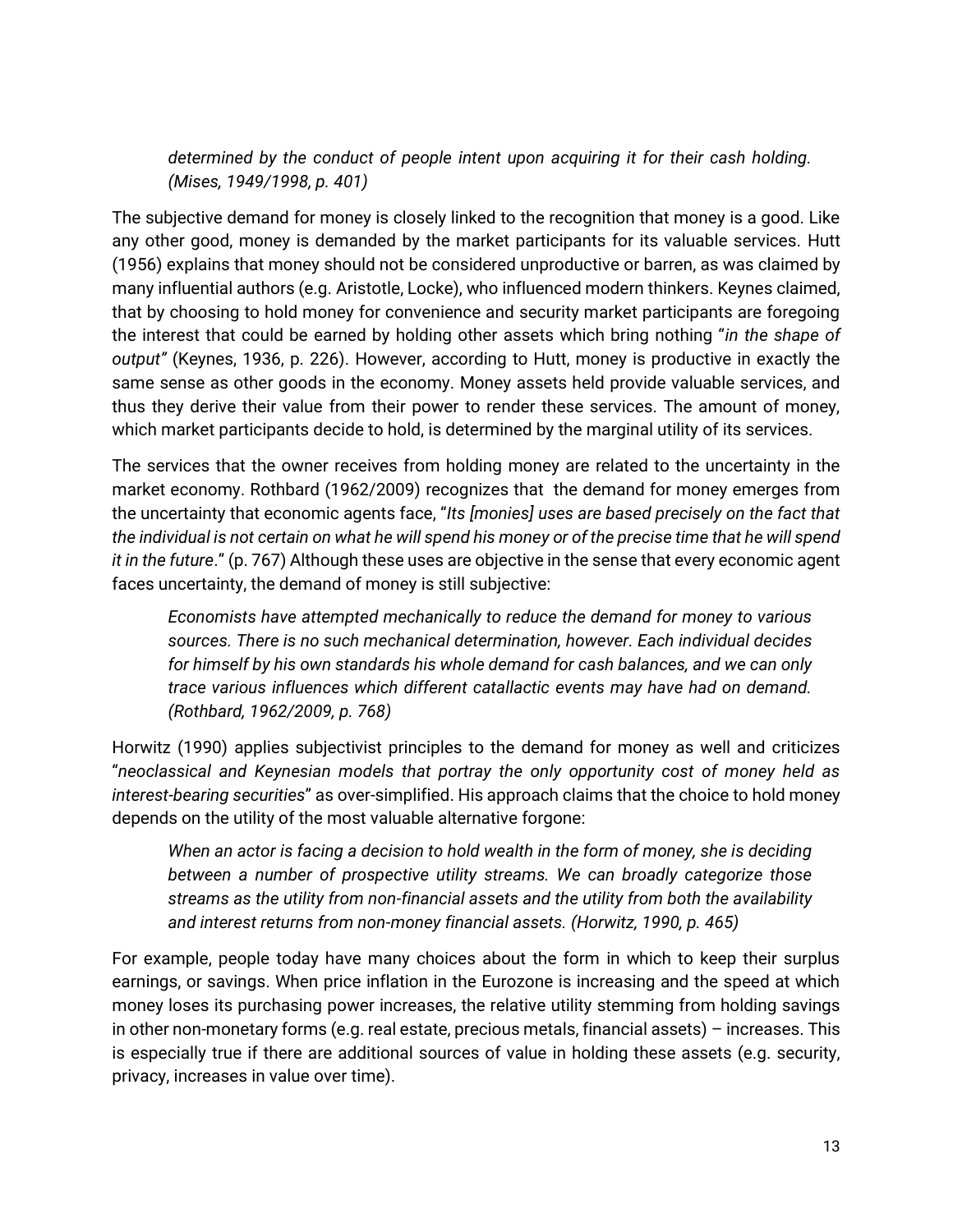Most importantly, the demand for money is subjective, since only the chooser can determine the utility that this choice provides. Moreover, the cost of holding money is subjective because it is never objectively realized.

*What is given up in a choice is by definition what was not chosen, so the "measure" of that cost must necessarily be the expected utility of the sacrificed alternative. Such expectations can be definitively described only by the chooser." (Horwitz, 1990, p. 465)*

The subjectivity of the demand for money brings us back to the monetary policy. If the demand for money balances has an important subjective element to it, the demand for money can be influenced, but it is not mechanically determined by such factors as income, price level, supply of money, interest rate or others. Then central banks and monetary policy may influence the amount of money that people are willing to hold not just through the manipulation of the money supply and the interest rate. The subjectivist approach to the demand for money allows to recognize that the impact of central banks on money (and prices) may be much broader.

If we incorporate the subjective element in the demand for money, we can see that the impact of the increased money supply on the prices has many more dimensions to it than is suggested by the quantity theory of money. The impact of increased money supply on the prices will depend, simply put, on what households, companies and institutions, holding newly created money, will choose to do with the money. If the demand for money is increasing simultaneously with the growth in the money supply, this will negate at least some of the impact of increased money supply on the prices. In other words, since market participants will choose to hold and not spend new money on goods and services, the prices of goods and services will not be impacted or will be impacted less than if all new money was spent.

Another important suggestion of the subjectivist analysis of the demand of money is that since the impact of the increase in the money supply on the prices travels through subjective choices of market participants, this impact can have a significant lag. When central banks choose to increase the supply of money, the impact on prices at first can be minimal, since people may choose to increase their money balances. This is especially true in the circumstances of economic downturn when households and companies may want to have higher money balances as an insurance against uncertainty. However, once the need for higher money balances is no longer there, then market participants will choose to spend their money, and the impact on the prices of goods and services will come with a lag.

Moreover, subjectivist analysis recognizes that the trigger to spend money balances (and thus cause increase in prices) may come from factors which are not directly related to the actions of the central banks. Such events as instability of the financial system, or loss in the trust of the monetary system, may trigger a rapid response of market participants reducing their money balances and causing swift increase in prices. This can happen even without a more-than-usual increase in the supply of money. Examples of this in the context of Eurozone will be discussed in the discussion section below.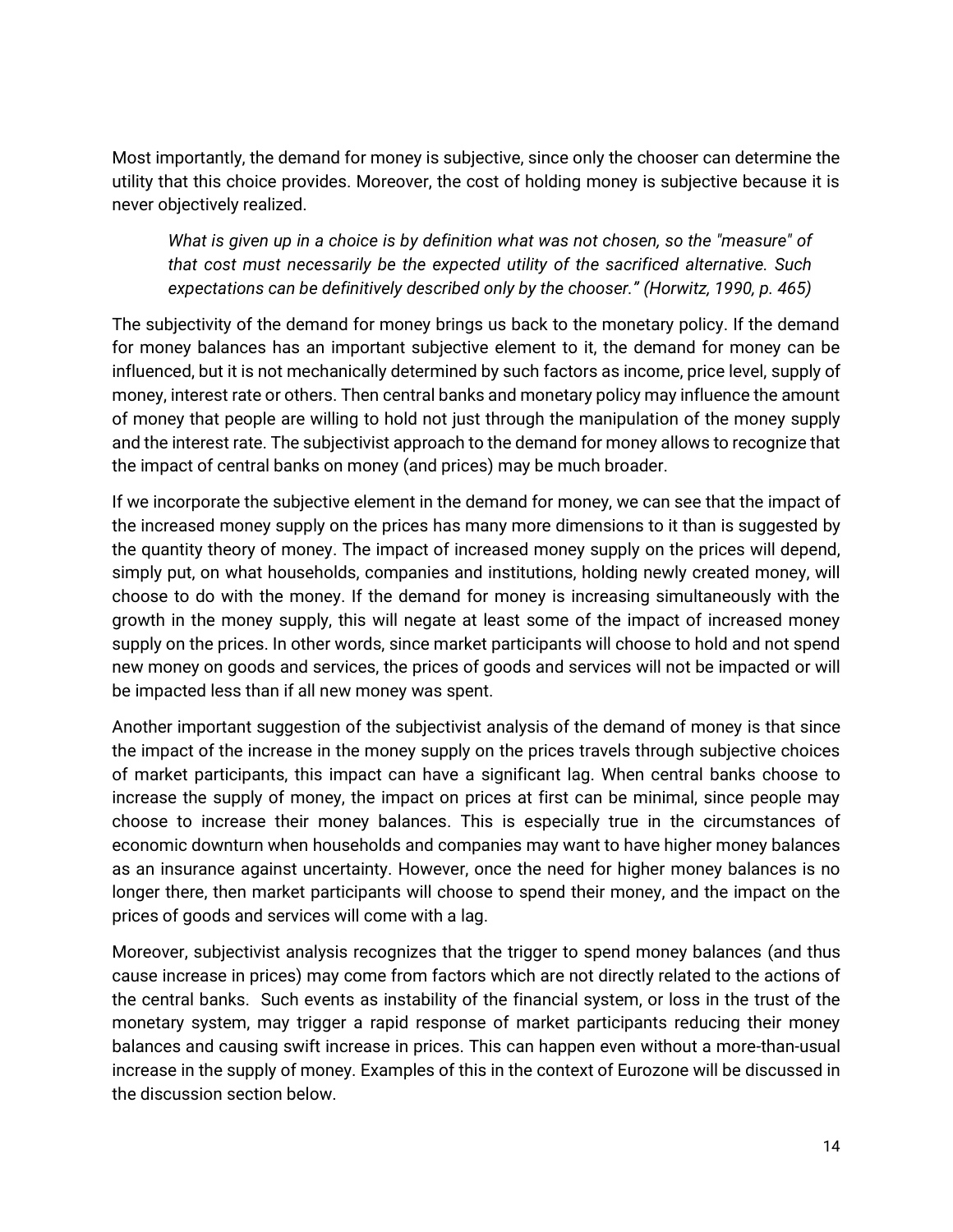#### <span id="page-14-0"></span>3.2.The quality of money

The subjective notion of the demand for money is substantiated in the discussion of the quality of money. This discussion gives us more insights into the elements of this demand, factors that can increase or decrease demand for money.

The theory of the quality of money maintains that the demand for money depends on the quality of money. Money's quality can be defined as "t*he capacity of money, as perceived by actors, to fulfi all its main functions, namely to serve as a medium of exchange, as a store of wealth, and as an accounting unit*" (Bagus, 2009, pp. 22-23). The quality of money is one of the important factors, along with uncertainty, financial innovations (credit cards, ATM machines, MMMFs), frequency of payment, etc. that affect the reservation or cash-balance demand for money (Žukauskas & Hülsmann, 2019).

Money supply, according to this view, is just one of the factors of the quality of money. Existing total supply of money at any time does not matter in the sense that money can be used as a universal medium of exchange despite of the amount of monetary units available (lower amount just means lower price level). Money supply matters for the quality of money if we add the dimensions of time and changes in the supply of money. Changes in the supply of money influence the extent of the stability of purchasing power of money. However, there are a lot more factors or dimensions influencing the quality of money: "*As the purchasing power of money may change due only to a shift in the demand for money, the subjective valuation of money can change even with the expectation of a constant money supply.*" (Bagus & Howden, 2016, p. 111)

The idea behind the quality of money is that central banks, through monetary policy, influence other (besides money supply) characteristics of money that are relevant for money users. Shift in these characteristics impact the quality and subjective value of money, and "*Changes in money's quality affect the demand for money and, consequently, its purchasing power*." Bagus (2015, p. 19).

According to Bagus (2015), there are objective qualities of "good" monetary systems. The quality of money is closely linked to the quality of a monetary regime, which can be defined as "the capacity of a monetary system to provide an institutional framework for a good medium of exchange, store of wealth, and accounting unit." (pp. 19-20)

According to Bagus (2015), the unit of account function is fulfilled by nearly all monetary systems equally well and it is impaired only in extreme situations. Thus, it is meaningful to concentrate on the characteristics of good medium of exchange and store of value.<sup>5</sup> The main requirements for money as a medium of exchange are low storage and transportation costs, easy handling, durability, divisibility, resistance to tarnish, homogeneity, and ease in recognition. However, "*These properties hardly change today as paper-based fiat standards have eased the physical* 

<sup>5</sup> According to Röpke (1954), money's functions often dissapear in a certain order. First, money seases to be a storage of wealth. Then, money uses its function as a unit of account. The last function that is lost in a hyperinflation is the function of medium of exchange.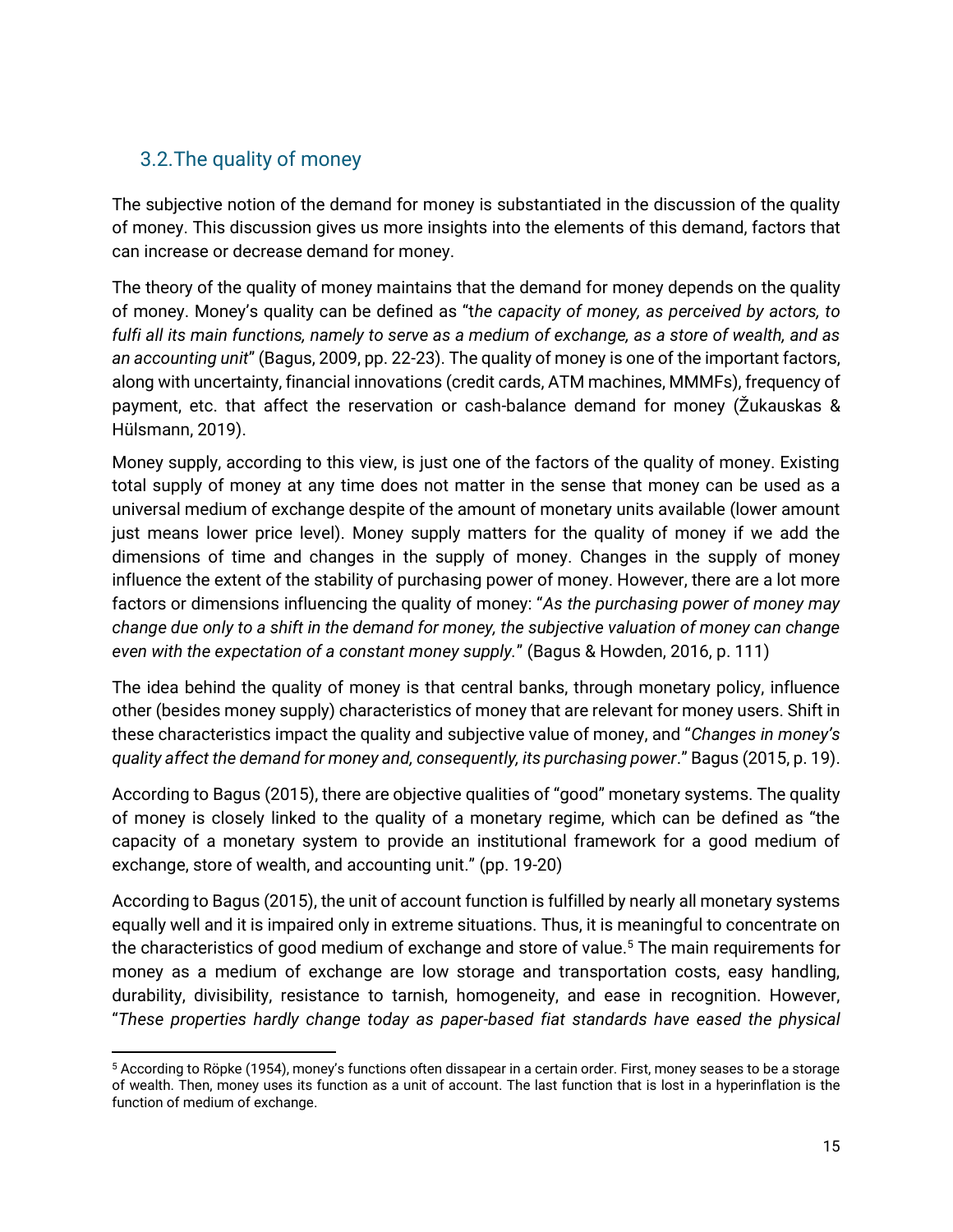*usability of the monetary unit, as well as the costs to provide it.*" (Bagus, 2015, p. 23) Another relevant property of a medium of exchange is the number of users, because more users imply more demand for the medium of exchange. "*As more people accept it in trade, the medium of exchange is more useful*." (Bagus, 2015, p. 23) Existence of ample non-monetary demand for the money as either a consumer good or a factor of production is yet another important characteristic for a medium of exchange. However, in fiat-money systems, where money is not redeemable, it does not have this property altogether.

One of its most important characteristics of money in the function of its store of value is the possibility of increases in its quantity. "*Different monetary regimes allow for different mechanisms to increase the quantity of money, thereby influencing money's quality. Thus, monetary systems may set strict and less strict limits for increases in the money supply*." (Bagus, 2015, p. 24) Stability of the financial system is also an important property of money and a factor of the store of value function of money.

*There are monetary regimes that are more prone to generate business cycles, overindebtedness and illiquidity than other regimes. Business cycles, over-indebtedness and illiquidity may provoke interventions and bailouts on part of the government or monetary authorities. In the wake of the bailouts the quantity of money is often increased, or even the quality of the monetary system is diluted. (Bagus, 2015, p. 24)*

The independence of the monetary regime from the government and the restrictions set by the regime to eliminate or limit the manipulations by the government directed towards money is also important for money as a store of value. "*Interventions by the government often decrease the quality of money in its own favor by increases in money's quantity or through a deterioration in the reserves backing it*." (Bagus, 2015, p. 25)

To sum up, According to Bagus and Howden (2016, p. 113), the quality of money in its functions as a store of value and a medium of exchange can essentially change in five ways:

- 1. Evolution of quantity of money supply of money in existence today and in the future;
- 2. Redemption ratio and changes in it (in the case of commodity money systems) amount of and value of assets or other goods that back the currency (that money can be redeemed into);
- 3. Conditions and stability of the banking system financially troubled, illiquid banking system increases risks of bail-outs, which may lead to higher quantity of money (if financed through debt monetization);
- 4. Organization of the monetary authority which can mean:
	- a) Independence of the central bank (if central bank follows directives from the government this increases the risk of debt monetization to finance spending);
	- b) Accountability and transparency if central bankers are accountable and responsible for their policies, and if there is transparency, this will improve the quality of money.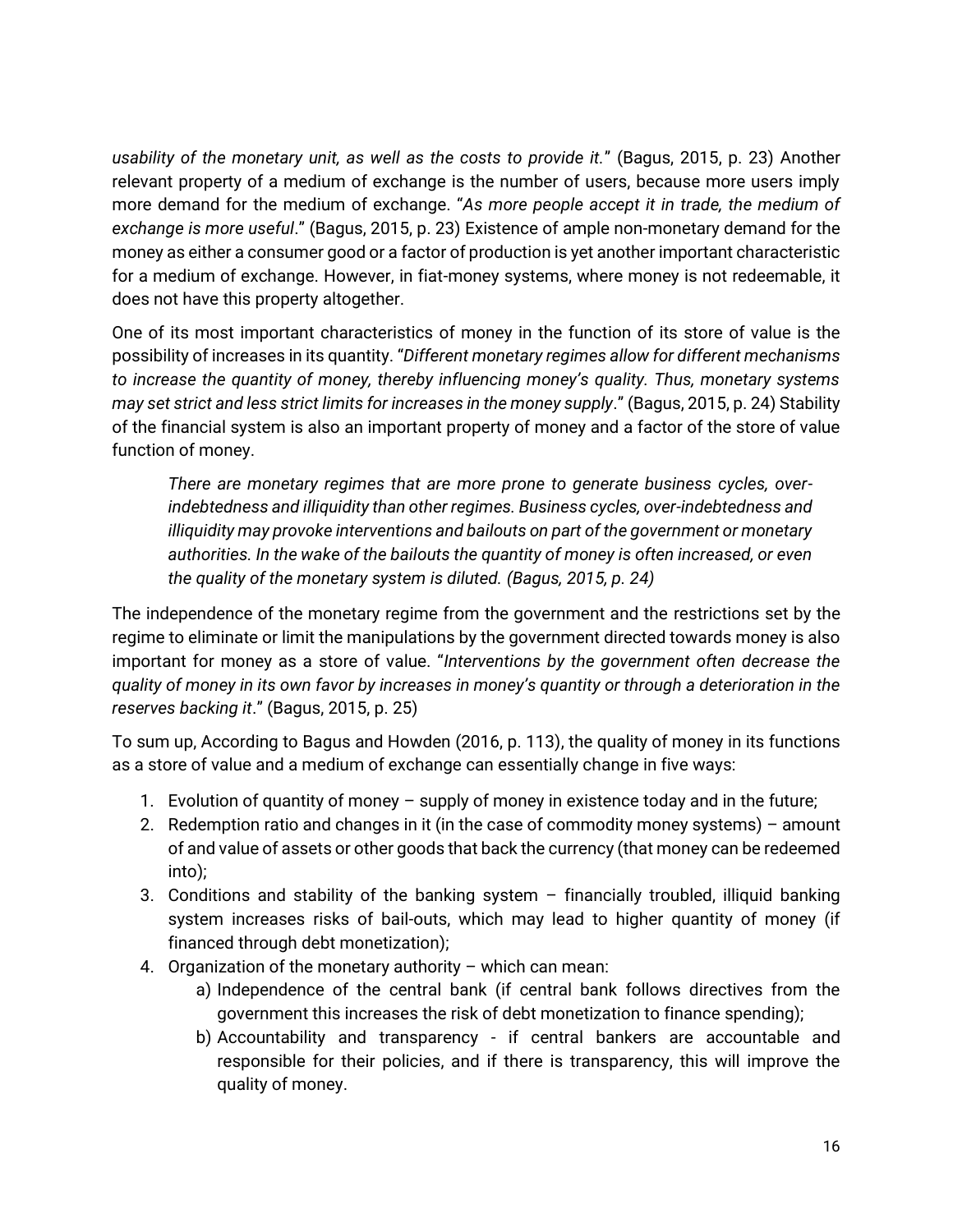- c) Central bank's constitution, that is its philosophy or doctrine (e.g. objectives and mandate of central bank (price stability vs. ancillary aims of full employment, increasing asset prices, maintenance of a currency), size of the target of price inflation, rule-based monetary policy vs. targeting of asset prices,
- d) Staff and decision makers at the central bank, that influence monetary policy primarily through building consensus.
- 5. Quality of the central bank's balance sheet the quality of reserves and assets that money is backed by in the balance sheet of central bank determines central bank's ability to retain and defend value of currency in the future.

Therefore, if we include the notion of the quality of money into our analysis, we can understand how the purchasing power of money can vary with a constant money stock, namely, when the perceived quality of money changes. The quality of money affects the purchasing power of money by first altering the demand for money, which reflects the changed valuation of a fixed quantity of money on each person's value scales. When the quality of money improves, the demand for money and, consequently, money's purchasing power will be higher than without this quality improvement. If subjective valuation of money falls, people will reduce their cash balances and prices will increase. Subjectivity of valuation and demand for money also means that changes in the perceived quality of money can be very abrupt (which would lead to a strong and quick change in the purchasing power of money), whereas changes in the quantity of money are usually gradual.

## <span id="page-16-0"></span>**4.Discussion**

In this paper we have looked at some of the empirical evidence concerning the connection between money supply and consumer prices in the Eurozone. The evidence about the link is either inconclusive in the sense that there is no strong empirical connection between the money supply and price inflation.

This proposes a theoretical conundrum about the nature of the relationship between money supply and prices. The quantity theory of money, which postulates a rather mechanical relationship between money supply ad prices, can hardly account for the empirical evidence. The only way to explain it within this theoretical context is to claim, that the relationship between the money supply and prices works in the long run and may be impacted by other factors (e.g., lags, changes in the velocity of money) in the short run. This may be convincing to some, as economists are very used to distinguishing relationships in the long and short terms. However, this does not exactly give a lot of plausibility and consistency for the quantity theory of money. If it does not prove it wrong, at least it makes it unusable for the short-term analysis.

The subjectivist approach to the demand for money offers an answer to this conundrum. The approach suggests that prices of goods or services depend on the willingness of people to hold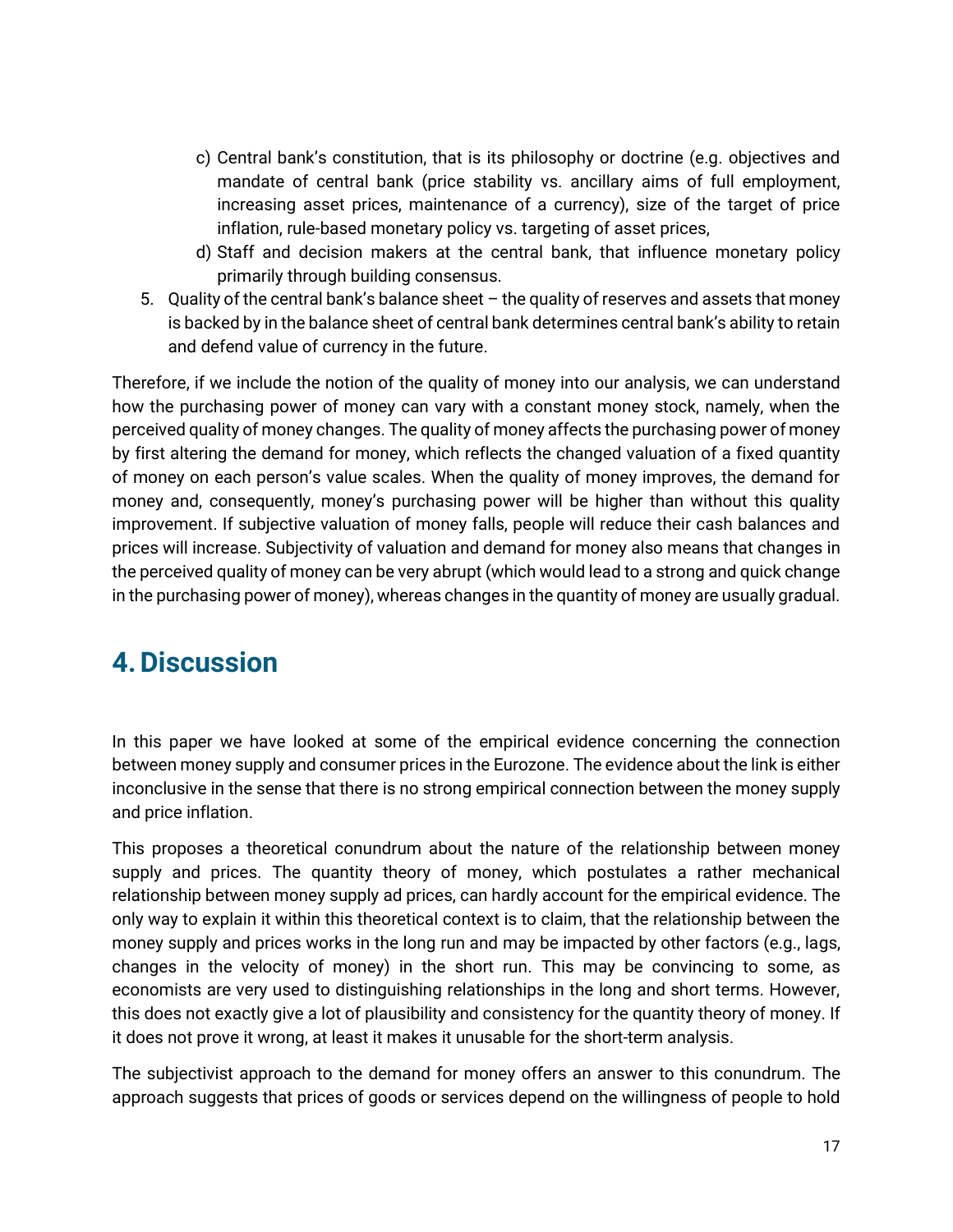money in their reserves. The demand for money is subjective, it depends on many factors that market participants hold important, e.g., the purchasing power of money, the stability of the financial system, the extent to which central banks convincingly present themselves as institutions that are responsible for stable and strong money. Money supply is one of the factors in the demand for money, but it can easily be countered by other subjective factors. If money supply is increasing, and people are willing to hold higher reserves of money, the impact on prices will be minimal. On the other hand, if people lose faith in money and become willing to reduce their money balances rapidly, the impact on prices will be swift and radical, even without big recent changes in the monetary policy.

The usefulness of the approach is showing the subjective nature of the relationship between monetary policy and prices. It gives an opportunity to reason about factors which lead people to have trust in money and hold particular amounts of money. It shows the possibility of swift changes, which are common when we talk about notions of trust, it explains the possibility and mechanism of run-away inflations. Subjectivist approach accepts the realistic motives of money holders. It may be a one step closer to a less mechanical analysis when it comes to the relationship between money and prices.

However, the downside of this approach is that it can never give a particular formula or quantitative relationship between the properties of money and monetary policy on the one hand, and the demand for money and prices, on the other hand. It can suggest important subjective factors, but the list can never be exhaustive. The important point of the subjectivist approach is that the absence of fixed quantitative relationship between money supply and prices in the empirical data does not prove that monetary policy is not responsible for changes in prices. The relationship may still stand, it just has to be supplemented by other subjective factors, which work simultaneously.

Let us focus on the Eurozone and see how different factors of monetary policy in the last 20 years and more recently may have impacted the quality and the demand for money. This discussion is by no means exhaustive and thorough. However, it offers new dimensions to the analysis of the connection between ECB and its monetary policy on the one hand and prices - on the other. Using this approach, we can reason about a broader array of factors beyond the quantity of money through which ECB and its policies influence the quality and demand for money, and in turn prices in the Eurozone.

Factors of a qualitative nature impact the extent to which people trust money and the stability of its future purchasing price. One example of this is the communication and assurances about the future monetary policy by the managers of the central banks. Back in 2008, when the fall of the global financial services firm Lehman Brothers Holdings Inc. marked the beginning of the global financial crisis, Europe turned into an economic and sovereign debt crisis. The situation worsened in the second half of 2011, when financial markets started panicking due to the sovereign debt crisis in some of the Euro countries, primarily Greece. The stability of the financial system declined, bond yields of weak euro-member governments were soaring. This was the catalyst for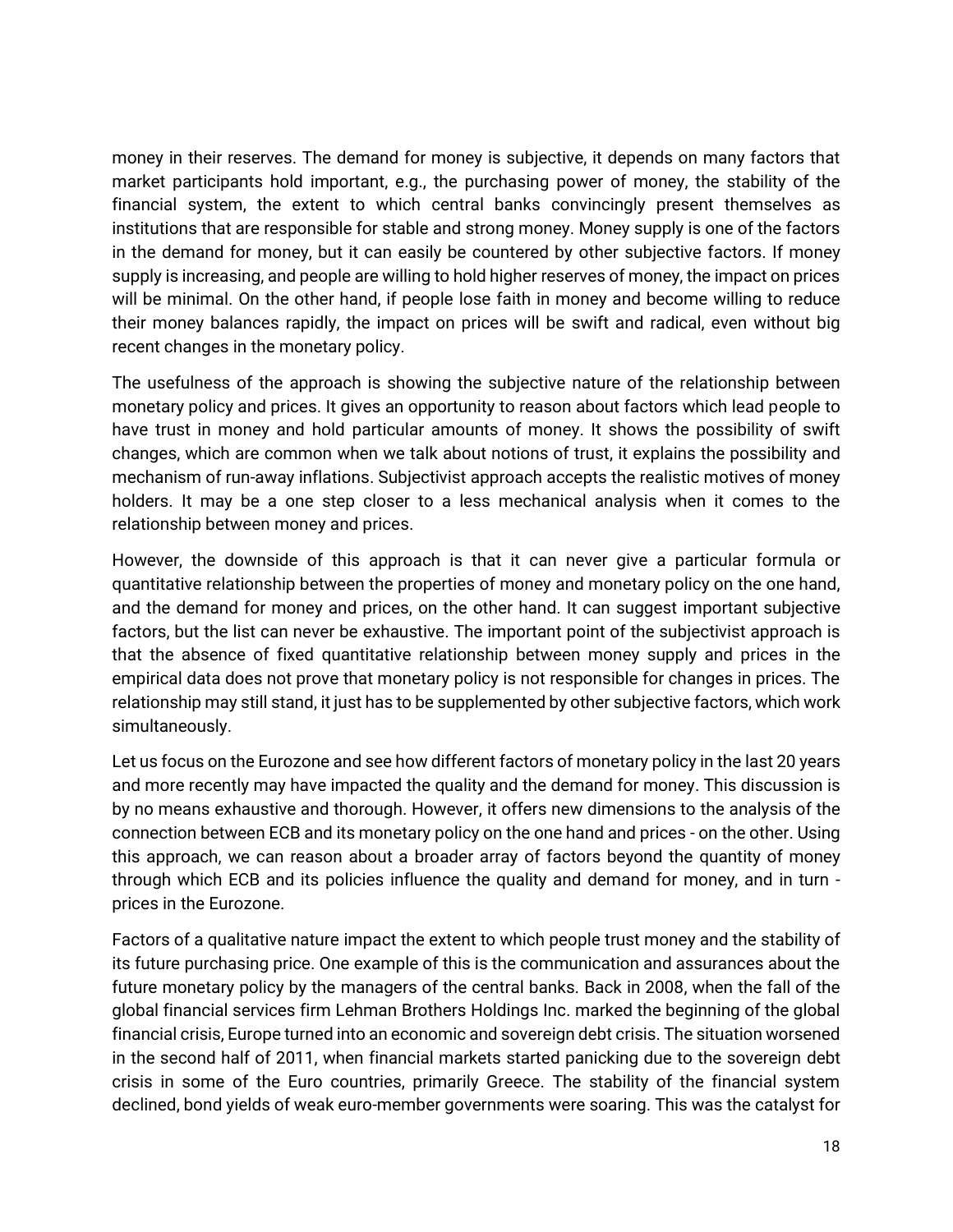ECB president Mario Draghi to give his famous speech, in which he said that *"Within our mandate, the ECB is ready to do whatever it takes to preserve the euro*". This speech was an important assurance to the markets which was successful in stabilizing the financial system and bringing back the trust in the stability of Euro, which in turn means the stabilization of the purchasing power of Euro.

The dimensions of the quality of money discussed above allow for another insight which is related to the long-term shift in ECB's monetary policy. The instruments through which ECB conducts monetary policy have changed significantly over its 20 years of existence. The monetary authority officially has terminated only few of the instruments of monetary policy. However, the shift happened by the introduction of new instruments which have crowded-out the old ones. As was analyzed by Žukauskas (2020), monetary policy based on short-term lending through marginal refinancing, which represents conventional monetary policy, where replaced by longer-term lending through longer-term refinancing operations by 2007, which were eventually replaced by asset purchase programs by 2015. In March of 2020, the ECB introduced emergency asset purchase program similar to its predecessors as a response to the coronavirus (COVID-19) outbreak.

Importantly, the introduction of unconventional monetary policy instruments has changed some of the restrictions on the actions of the ECB that were present in conventional instruments (e.g. Žukauskas (2020)). There has been an increase in the discretion of the central bank, allowing for more direct targeting of particular markets of financial assets and even countries. Moreover, with unconventional monetary instruments came the big expansion of the type of securities that the central bank purchases, there was an increase in the maturity of these instruments. Lastly, programs of non-conventional instruments became significantly higher in scale; they have caused more rapid expansion of the balance sheet of the central bank. All these changes alleviated the ECB from the restrictions it had when it relied on conventional instruments of monetary policy. These changes may be seen as useful for those who conduct monetary policy, but at the same time, they may be seen as reducing the quality of money by those who are concerned about the powers of central banks and their even less restricted ability to produce currency without limitations.

Another dimension in the quality of money is the independence of the central bank, which is traditionally understood as important in reducing the risk of central banks accommodating political aims and monetizing public debt by issuing new money. A recent working paper by ECB contended that climate change should concern monetary authorities because "*temperature plays a non-negligible role in driving medium-term price developments*" (Faccia, Parker, & Stracca, 2021, p. 1). The emergence of climate discussion on the radar of ECB is alarming from the point of view of political independence of monetary authority which is important as a safeguard of longterm stability of money and its purchasing power. There is no limit to the factors including and beyond the climate change that may impact prices in the economy, and if this warrants future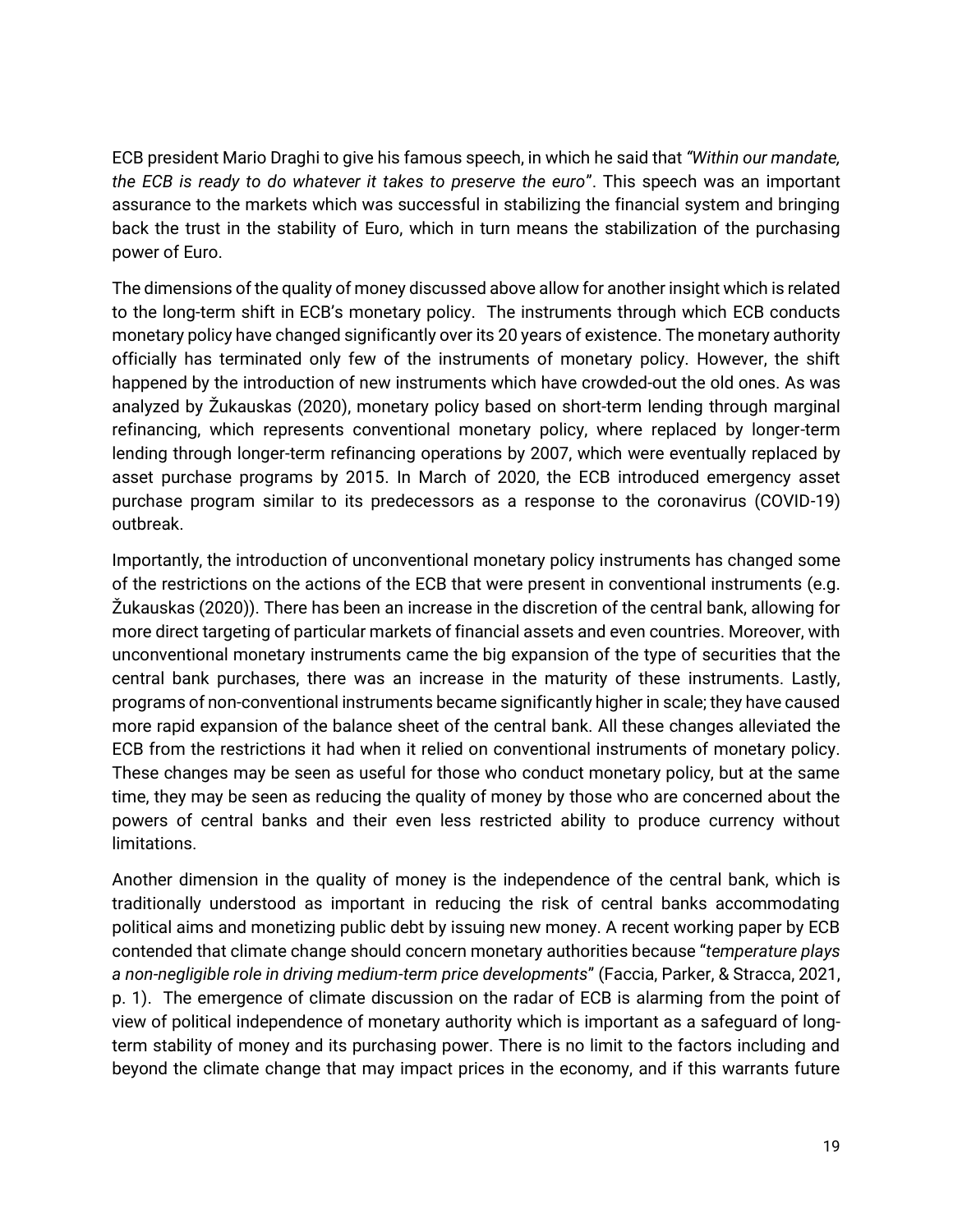monetary actions and interventions, there is a great risk that the long-term stability of money as the primary purpose of ECB may be compromised.

Lastly, in the analysis of the connection between money and prices the subjectivist approach invites to discuss broader implications of monetary policy on the economy. Fiat money is not backed by and cannot be redeemed for particular goods as in the systems of commodity money. However, fiat money derives its purchasing power from the ability to purchase goods and services produced in the economy. Thus, the impact of monetary policy on the productivity of economy matters for the value and purchasing power of money in the long term.

Low nominal and negative real interest rates impair the process of capital allocation in the economy. Interest rates play an important role of steering scarce capital to its most productive uses. The ability to borrow with negative interest rates which are artificially manufactured by the monetary policy means that investments which are eligible in such environment do not have to produce economic value. This essentially means misallocation of capital and loss in the productivity of the economy. The ability to borrow with negative interest rates also creates perverse incentives for public sector and its spending. The internal incentive to scrutinize the functions and spending of the public sector greatly diminishes when accommodated by the monetary authority it can raise funds at ease and with no interest.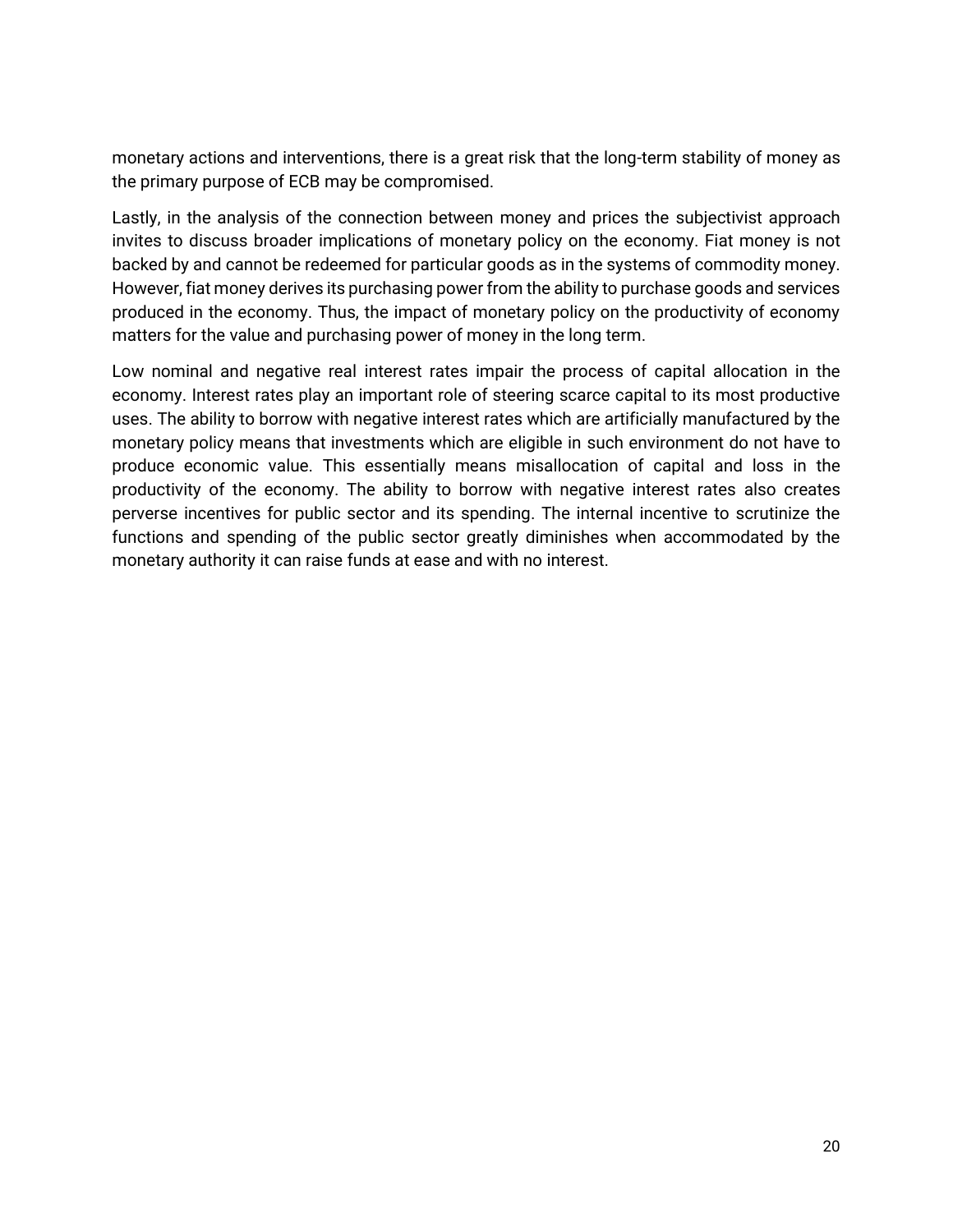## **CONCLUSIONS**

- <span id="page-20-0"></span>• The growth in the money supply in the Eurozone has accelerated since the pandemic and has caused concerns about the impact of monetary policy on the prices of goods and services. Consumer prices are increasing significantly faster than the 2 percent target.
- The quantity theory of money proposes an intuitive and simple explanation about the link between monetary policy (particularly – money supply) and prices. However, quantitative approach is problematic in analyzing the link between money and prices in the short run, or when the velocity of money and other factors in the economy may change significantly.
- The subjectivist approach to the relationship between money and prices suggests that prices of goods or services depend on the willingness of people to hold money. The demand for money is subjective, it depends on many factors that market participants hold important, e.g. the purchasing power of money, the stability of the financial system, the extent to which central banks convincingly present themselves as institutions that are responsible for stable and strong money. Money supply is one of the factors in the demand for money, but it can easily be countered by other factors.
- If money supply is increasing, and people are willing to hold higher reserves of money, the impact on prices will be minimal. On the other hand, if people lose faith in money and become willing to reduce their money balances rapidly, the impact on prices will be swift and radical, even without big recent changes in the monetary policy. The important point of the subjectivist approach is that the absence of fixed quantitative relationship between money supply and prices in the empirical data does not prove that monetary policy is not responsible for changes in prices.
- The long-term shift of ECB's monetary policy from conventional to unconventional instruments has alleviated the ECB from some of the restrictions it had when it relied on conventional instruments. These changes are concerning in the sense of increased power of the central bank and its less restricted ability to produce currency without limitations.